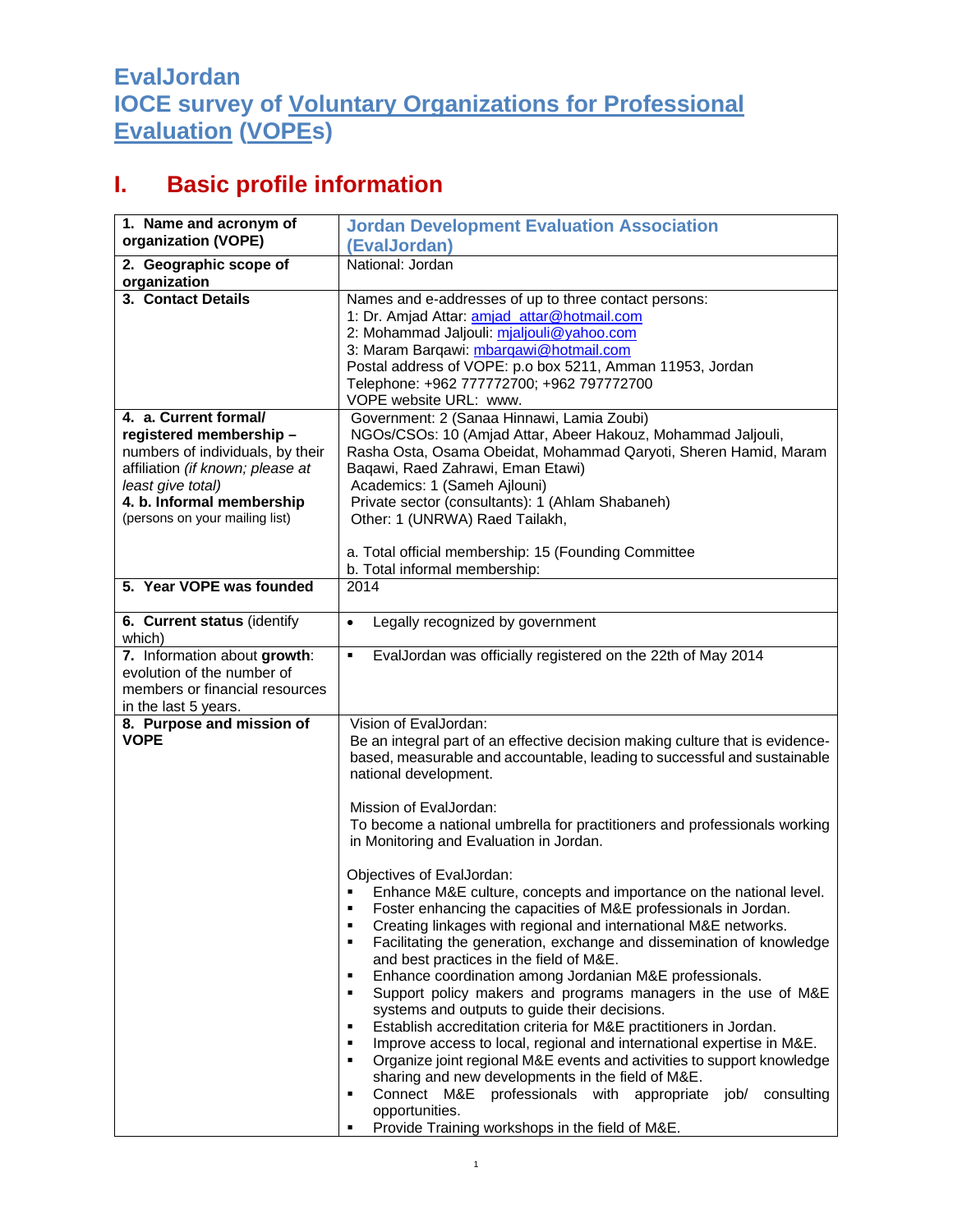|                                                                                                                                                                                             | Provide a resource library for reports, researches and best practices in<br>$\blacksquare$<br>the field of M&E.                                                                                                                                                                                                                                                                                                                                                                                                                                                                                                                                                                                         |
|---------------------------------------------------------------------------------------------------------------------------------------------------------------------------------------------|---------------------------------------------------------------------------------------------------------------------------------------------------------------------------------------------------------------------------------------------------------------------------------------------------------------------------------------------------------------------------------------------------------------------------------------------------------------------------------------------------------------------------------------------------------------------------------------------------------------------------------------------------------------------------------------------------------|
| 9. Current strategy and<br>emphasis                                                                                                                                                         | The key strategies for the year 2014 /2015 will focus on:<br>1. Establishment, raising awareness, and publicity of the Network. This<br>will include finalizing all registration formalities and launching Network;<br>spreading the word about it to the development community in Jordan,<br>public and private, local and international.<br>2. Bring together M&E practitioners and professionals to share and<br>exchange knowledge, expertise, lesson learned and best practices.<br>3. Initiation of a capacity building opportunities for the members of the<br>network. It is anticipated that such opportunities will increase interest<br>in and further develop the M&E profession in Jordan. |
| 10. Organizational capacity:<br>Please describe your<br>governance structure,<br>leadership, services provided,<br>finances, human resources,<br>linkages with other<br>organizations, etc. | The association - independent nongovernmental, not for profit $-$ is chaired<br>by founding members.<br>The association will be managed by an executive committee that represents<br>the public, private, NGOs and Academia sectors.<br>In addition to that there will be technical committees such as the capacity<br>building, research, communication and media etc                                                                                                                                                                                                                                                                                                                                  |
| 11. Means of communication<br>with members, e.g. newsletter,<br>listserv, publication, website                                                                                              | A Domain will be reserved for the association and will be used to create<br>$\blacksquare$<br>a website and a communication platform for all members and interested<br>parties.<br>Regular meetings will be held.<br>٠<br>Social Media means will be used.<br>$\blacksquare$                                                                                                                                                                                                                                                                                                                                                                                                                            |
| 12. Past events (e.g. during<br>past year)                                                                                                                                                  |                                                                                                                                                                                                                                                                                                                                                                                                                                                                                                                                                                                                                                                                                                         |
| 13. Forthcoming key events/<br>conferences - dates, location                                                                                                                                | Organizing a conference on M&E, it will take the shape of a national<br>dialogue on M&E in Jordan.                                                                                                                                                                                                                                                                                                                                                                                                                                                                                                                                                                                                      |
| 14. Name and e-address of<br>person submitting this<br>information                                                                                                                          | <b>Amjad Attar</b><br>amjad_attar@hotmail.com                                                                                                                                                                                                                                                                                                                                                                                                                                                                                                                                                                                                                                                           |
| 15. Date of this update                                                                                                                                                                     | 30 May 2014                                                                                                                                                                                                                                                                                                                                                                                                                                                                                                                                                                                                                                                                                             |

## **II. Experience with Evaluation Capacity Building**

| 1. Background: Please provide              |  |
|--------------------------------------------|--|
| a brief history of the formation of        |  |
| this organization (VOPE).                  |  |
| 1.1 Who were/are the key                   |  |
| players?                                   |  |
| 1.2 How many members do you                |  |
| have on your governing board/              |  |
| committee?                                 |  |
| 1.3 What are the main existing             |  |
| strengths that your VOPE is                |  |
| trying to capitalize on?                   |  |
| 1.4 What are the main                      |  |
| challenges that your VOPE is               |  |
| trying to address?                         |  |
| 2. Organizational motivation:              |  |
| What were/are the driving forces           |  |
| of the VOPE and its historical             |  |
| development?                               |  |
| 3. Evaluation Capacity                     |  |
| Building <sup>1</sup> : What has your VOPE |  |
| done to promote evaluation                 |  |
| (M&E) capacity?                            |  |

 $\overline{a}$ <sup>1</sup> By evaluation capacity we refer to the capacity of individuals to produce credible and useful evaluations (supply side), but also to institutional capacities to call for and utilize evaluations (demand side).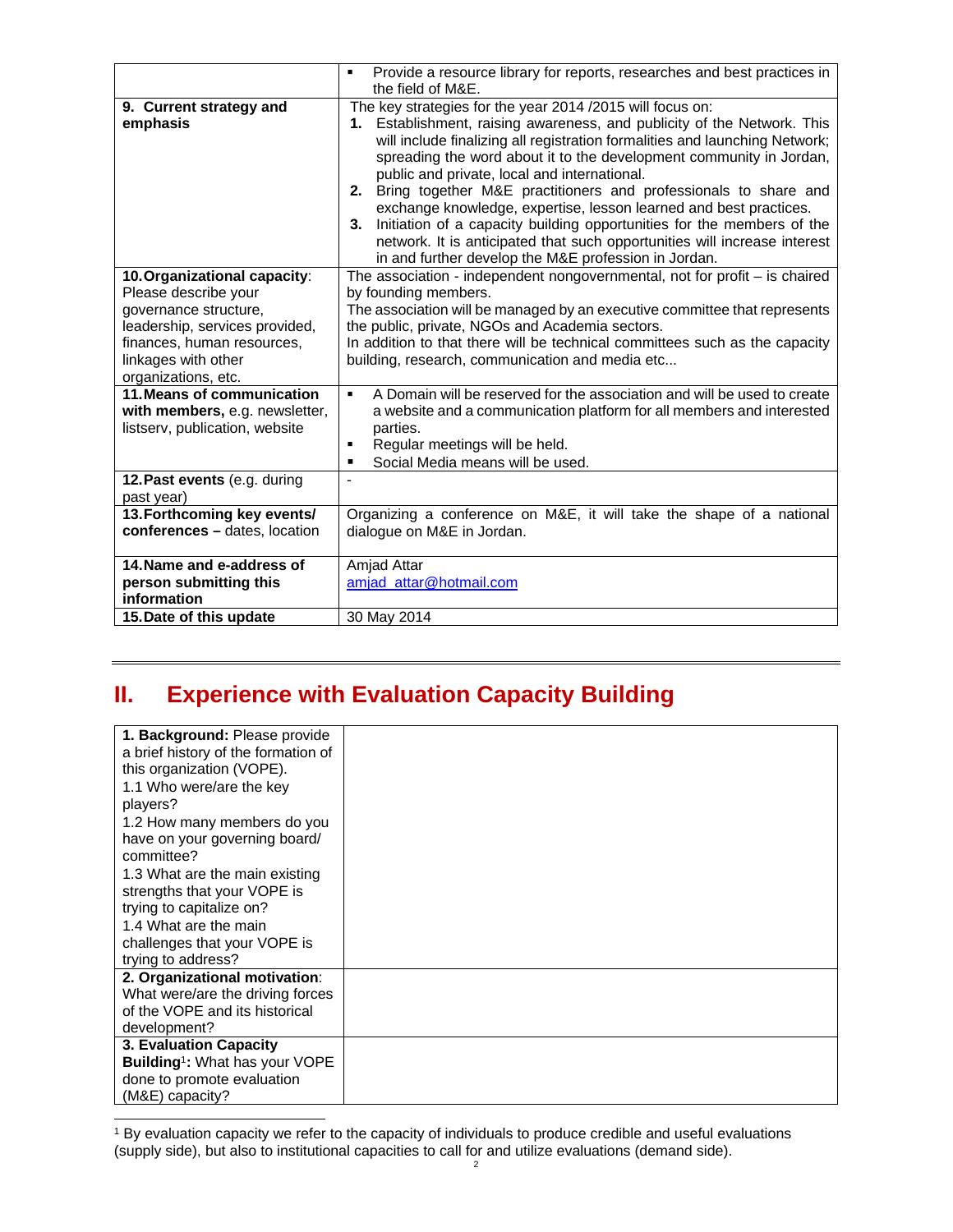| 4. Context / target entities:                                      |  |
|--------------------------------------------------------------------|--|
| More specifically, who are the                                     |  |
| persons or institutions your                                       |  |
| organization seeks to influence                                    |  |
| (to strengthen evaluation                                          |  |
| capacity)? For example:                                            |  |
| 4.1 Technical capacities to                                        |  |
| supply quality evaluations,                                        |  |
| partnering with experts, local                                     |  |
| universities or others to                                          |  |
| provide training for                                               |  |
| members, etc.;                                                     |  |
| 4.2 Strengthening VOPE                                             |  |
| organizational capacity itself;                                    |  |
| 4.3 Enhancing the enabling                                         |  |
| environment for evaluation,                                        |  |
| including strengthening the                                        |  |
| demand for and use of                                              |  |
| evaluations by policy                                              |  |
| makers;                                                            |  |
| 4.4 Influencing governmental                                       |  |
| policies related to                                                |  |
| evaluation, evaluation                                             |  |
| designs and implementation                                         |  |
| of M&E systems, etc.                                               |  |
| 5. Public accountability: Is                                       |  |
| your VOPE helping to                                               |  |
| strengthen oversight and                                           |  |
| transparency of government                                         |  |
| programs? If so, in what ways?                                     |  |
| Can you share any success                                          |  |
| stories of evaluators or others                                    |  |
| promoting public accountability?                                   |  |
| 6. More specifically, what are                                     |  |
| some of the key themes for                                         |  |
| which you advocate? For                                            |  |
| example, are you promoting                                         |  |
| issues related to cultural<br>sensitivity, equity, social justice, |  |
| empowerment, transformation,                                       |  |
| gender, environment, poverty?                                      |  |
| If so, please describe or attach                                   |  |
| relevant documents.                                                |  |
| 7. Methods: Experiences in                                         |  |
| strengthening skills of individual                                 |  |
| members, by (for example):                                         |  |
| organizing workshops led by                                        |  |
| local experts;                                                     |  |
| • organizing webinars with                                         |  |
| international speakers;                                            |  |
| designing and delivering e-                                        |  |
| learning programmes;                                               |  |
| administering mentoring                                            |  |
| programmes; etc.                                                   |  |
| 8. Standards: Has your VOPE                                        |  |
| developed professional                                             |  |
| standards/ethical codes/                                           |  |
| competencies (or adheres to                                        |  |
| those developed by others)? If                                     |  |
| so, please provide                                                 |  |
| documentation.                                                     |  |
| 9. Job opportunities: Do you                                       |  |
| share employment/ consultancy                                      |  |